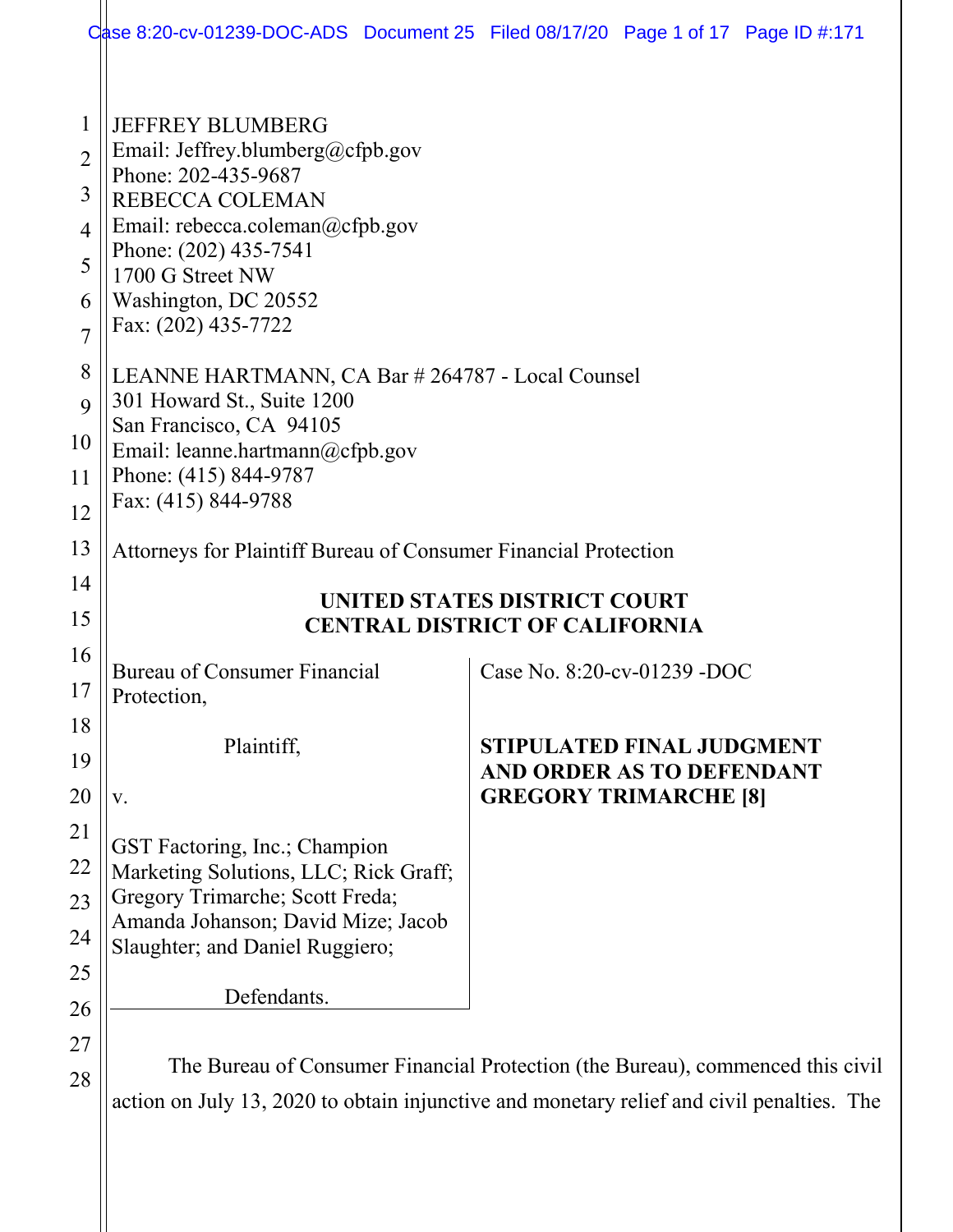1 2 3 4 Complaint alleges violations of the Telemarketing and Consumer Fraud and Abuse Prevention Act, 15 U.S.C. §§ 6101 et seq., and its implementing rule, the Telemarketing Sales Rule, 16 C.F.R. Part 310, in connection with the sale of telemarketed debt-relief services.

The Bureau and Defendant Gregory Trimarche (Defendant) agree to entry of this Stipulated Final Judgment and Order (Order), to settle and resolve all matters in dispute arising from the conduct alleged in the Complaint.

**I. FINDINGS**

1. This Court has jurisdiction over the parties and the subject matter of this action and venue is proper in this jurisdiction under 28 U.S.C. § 1391(b) and (c), and 12 U.S.C. § 5564(f).

2. Defendant neither admits nor denies the allegations in the Complaint, except as specifically stated herein. Defendant admits the facts necessary to establish the Court's jurisdiction over him and the subject matter of this action.

3. The Complaint alleges claims upon which relief may be granted.

4. The relief provided in this Order is appropriate and available pursuant to sections 1054 and 1055 of the Consumer Financial Protection Act (CFPA), 12 U.S.C. §§ 5564 and 5565.

5. Defendant waives all rights to seek judicial review or otherwise challenge or contest the validity of this Order and any claim he may have under the Equal Access to Justice Act, 28 U.S.C. § 2412, concerning the prosecution of this action to the date of this Order. Each party agrees to bear its own costs and expenses, including, without limitation, attorney's fees.

1

6. Entry of this Order is in the public interest.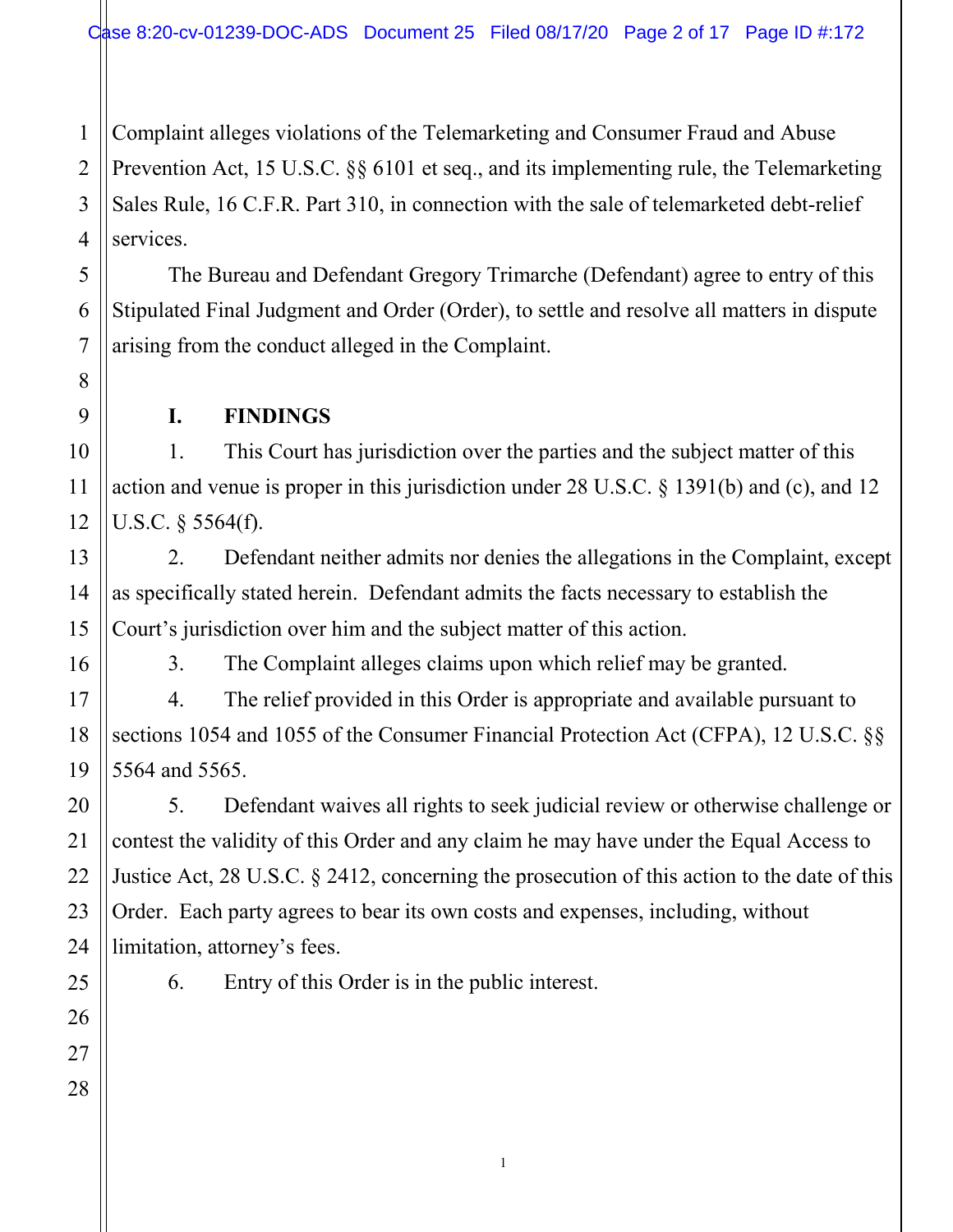## **II. DEFINITIONS**

2

3

4

5

6

7

8

9

10

11

12

13

14

15

16

17

18

19

20

21

22

23

24

25

26

27

| $\mathbf 1$      | II. | <b>DEFINITIONS</b>                                                              |
|------------------|-----|---------------------------------------------------------------------------------|
| 2                | 7.  | The following definitions apply to this Order:                                  |
| 3                |     | a. "Affected Consumer" means a consumer who paid fees pursuant to an            |
| 4                |     | Engagement Agreement.                                                           |
| 5                |     | b. "Assisting Others" includes, but is not limited to:                          |
| 6                |     | formulating or providing, or arranging for the formulation or<br>$\mathbf{i}$ . |
| 7                |     | provision of, any advertising or marketing material, including, but             |
| 8                |     | not limited to, any telephone sales script, direct mail solicitation, or        |
| 9                |     | the text of any Internet website, email, or other electronic                    |
| $\boldsymbol{0}$ |     | communication;                                                                  |
| $\mathbf 1$      |     | ii. formulating or providing, or arranging for the formulation or               |
| 2                |     | provision of, any marketing support material or service, including              |
| 3                |     | web or Internet Protocol addresses or domain name registration for              |
| 4                |     | any Internet websites, affiliate marketing services, or media                   |
| 5                |     | placement services;                                                             |
| 6<br>7           |     | iii. consulting in any form whatsoever;                                         |
| 8                |     | iv. providing names of, or contributing to the generation of, potential         |
| 9                |     | customers;                                                                      |
| $\Omega$         |     | v. participating in or providing services related to the offering, sale,        |
| $\frac{1}{2}$    |     | or servicing of a product, or the collection of payments for a                  |
| $\overline{2}$   |     | product;                                                                        |
| $\overline{3}$   |     | vi. acting or serving as an owner, officer, director, manager, principal,       |
| $\mathcal{A}$    |     | partner, or limited partner of any entity; and                                  |
| $\overline{5}$   |     | vii. investing or loaning money.                                                |
| 6 <sup>o</sup>   |     | c. "Consumer Financial Product or Service" is synonymous in meaning and         |
| 7 <sup>2</sup>   |     | equal in scope to the definition of the term in Section $1002(5)$ of the        |
| 28               |     |                                                                                 |
|                  |     |                                                                                 |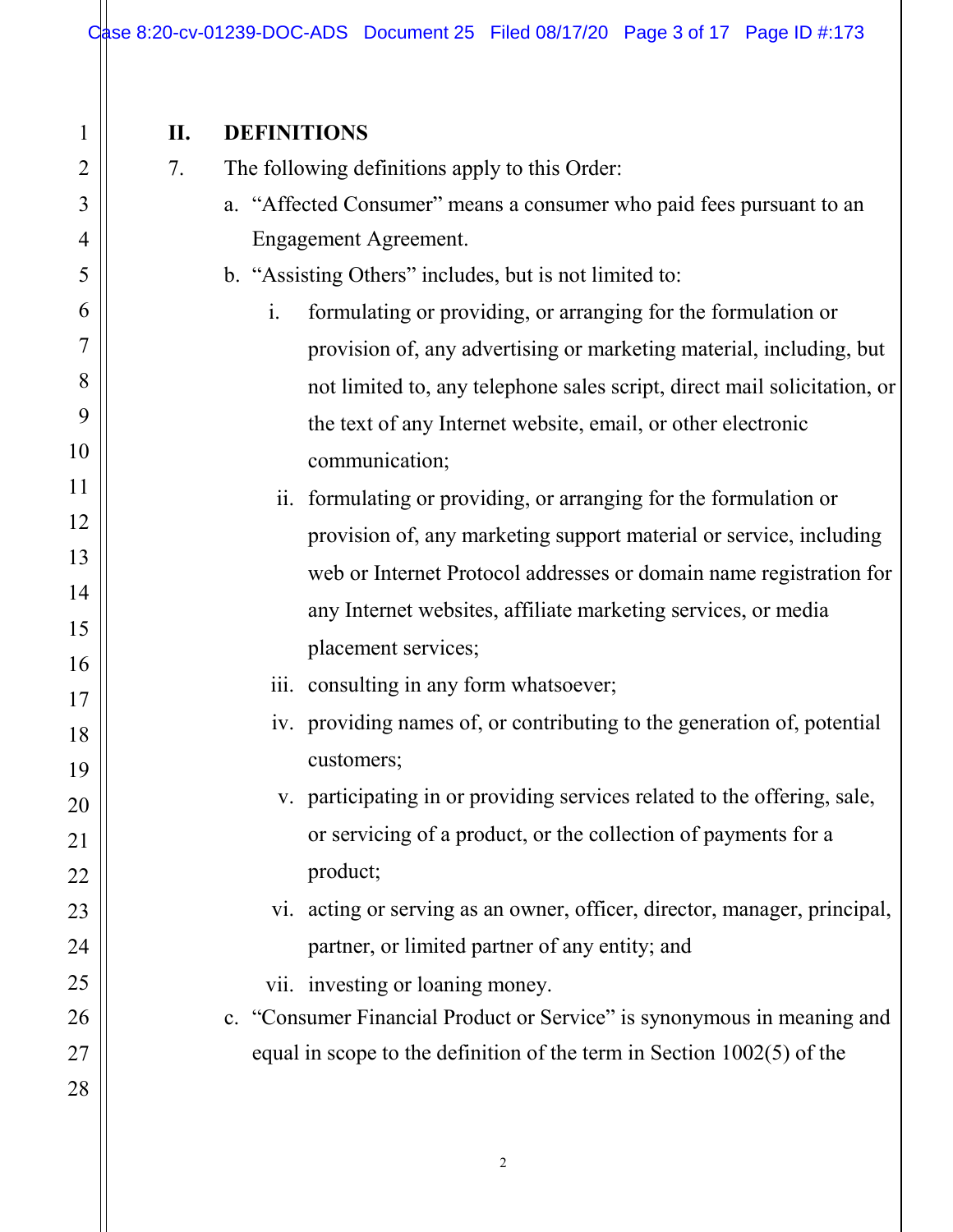1

2

3

4

5

6

7

8

9

10

11

12

13

14

15

16

17

18

19

20

21

22

23

24

25

26

27

28

CFPA, 12 U.S.C. § 5481(5), and, subject to applicable restrictions contained in the CFPA, includes, but is not limited to:

- i. Extending credit and servicing loans, including acquiring, purchasing, selling, brokering, or other extensions of credit (other than solely extending commercial credit to a person who originates consumer credit transactions);
- ii. Providing financial advisory services to consumers on individual financial matters or relating to proprietary financial products or services, including providing credit counseling to any consumer or providing services to assist a consumer with debt management or debt settlement, modifying the terms of any extension of credit, or avoiding foreclosure;

iii. Collecting, analyzing, maintaining, or providing consumer report information or other account information, including information relating to the credit history of consumers, used or expected to be used in connection with any decision regarding the offering or provision of a Consumer Financial Product or Service; or

- iv. Collecting debt related to any Consumer Financial Product or Service.
- d. "Corporate Defendant" means GST Factoring, Inc., and its successors and assigns.

e. "Current Consumer" means any Affected Consumer i) who still owes payments under the terms of his or her Engagement Agreement as of the Effective Date; or ii) for whom the Debt-Relief Service under his or her Engagement Agreement has not been completed as of the Effective Date.

f. "Debt-Relief Service" means any program or service represented, directly or by implication, to renegotiate, settle, or in any way alter the terms of payment or other terms of the debt or obligation, including, but not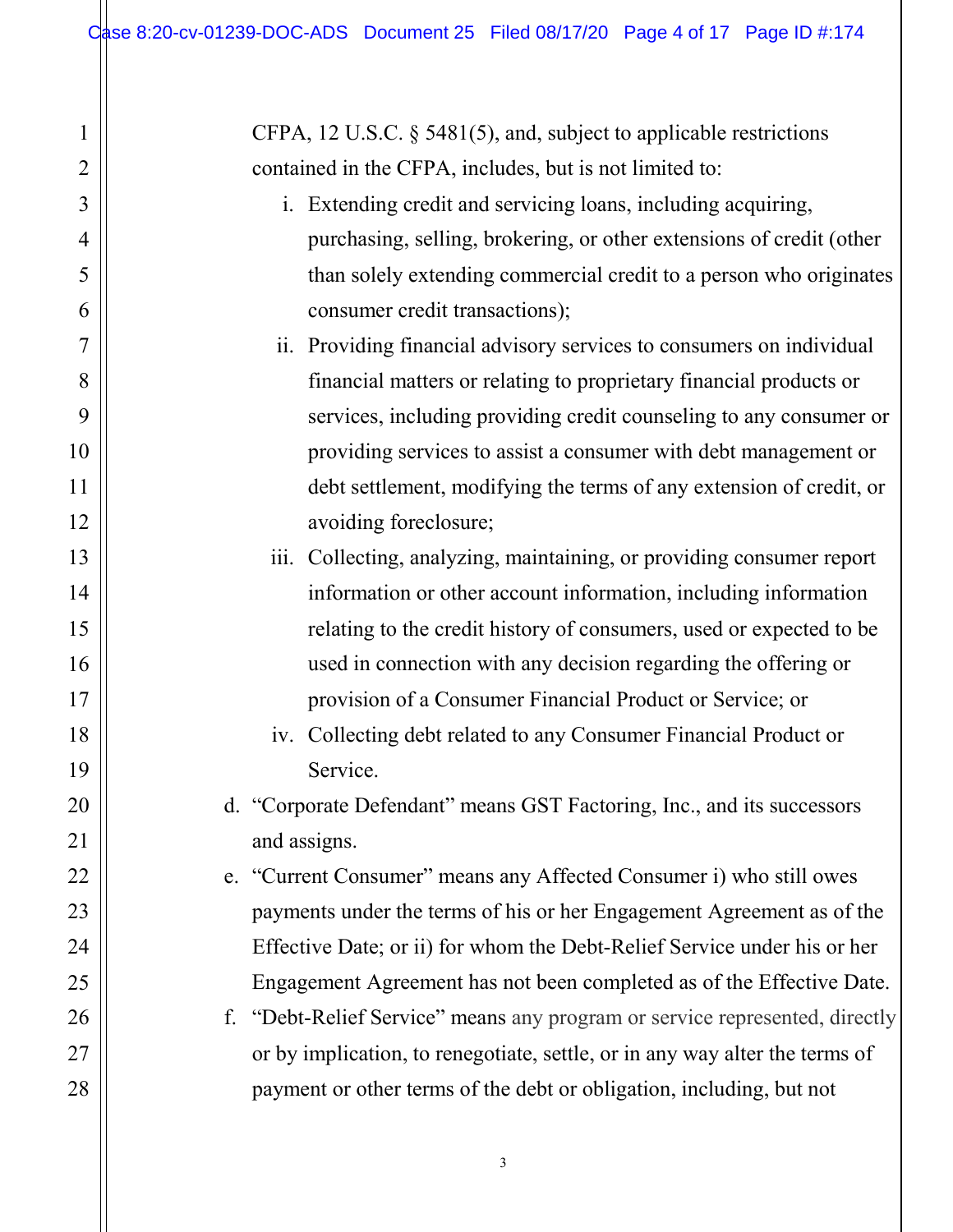| $\mathbf 1$    | limited to a reduction in the balance, interest rate, or fees owed by a                |
|----------------|----------------------------------------------------------------------------------------|
| $\overline{2}$ | consumer to an unsecured creditor or debt collector.                                   |
| 3              | g. "Defendant" means Gregory Trimarche, and by any other names by                      |
| 4              | which he might be known.                                                               |
| 5              | h. "Designated Attorney" means an attorney who entered into an                         |
| 6              | Engagement Agreement with a consumer or who has provided a Debt-                       |
| 7              | Relief Service to a consumer pursuant to an Engagement Agreement.                      |
| 8              | i. "Effective Date" means the date on which this Order is entered by the               |
| 9              | Court.                                                                                 |
| 10             | $\mathbf{i}$ .<br>"Enforcement Director" means the Assistant Director of the Office of |
| 11             | Enforcement for the Bureau of Consumer Financial Protection, or his or                 |
| 12             | her delegate.                                                                          |
| 13             | k. "Engagement Agreement" means an agreement to provide a Debt-Relief                  |
| 14             | Service relating to private student-loan debt, the receivables from which              |
| 15             | were assigned to Corporate Defendant through a factoring agreement.                    |
| 16             | 1. "File" means the materials retained by a Designated Attorney or any third           |
| 17             | party on a Designated Attorney's behalf relating to a Current Consumer                 |
| 18             | for use in providing a Debt-Relief Service to the Current Consumer in                  |
| 19             | whatever form those materials are kept, including electronically stored                |
| 20             | information.                                                                           |
| 21             | m. "Person" means an individual, partnership, company, corporation,                    |
| 22             | association (incorporated or unincorporated), trust, estate, cooperative               |
| 23             | organization, or other entity.                                                         |
| 24             | n. "Related Consumer Action" means a private action by or on behalf of                 |
| 25             | one or more consumers or an enforcement action by another                              |
| 26             | governmental agency brought against Defendant based on substantially                   |
| 27             | the same facts as described in the Complaint.                                          |
| 28             |                                                                                        |
|                |                                                                                        |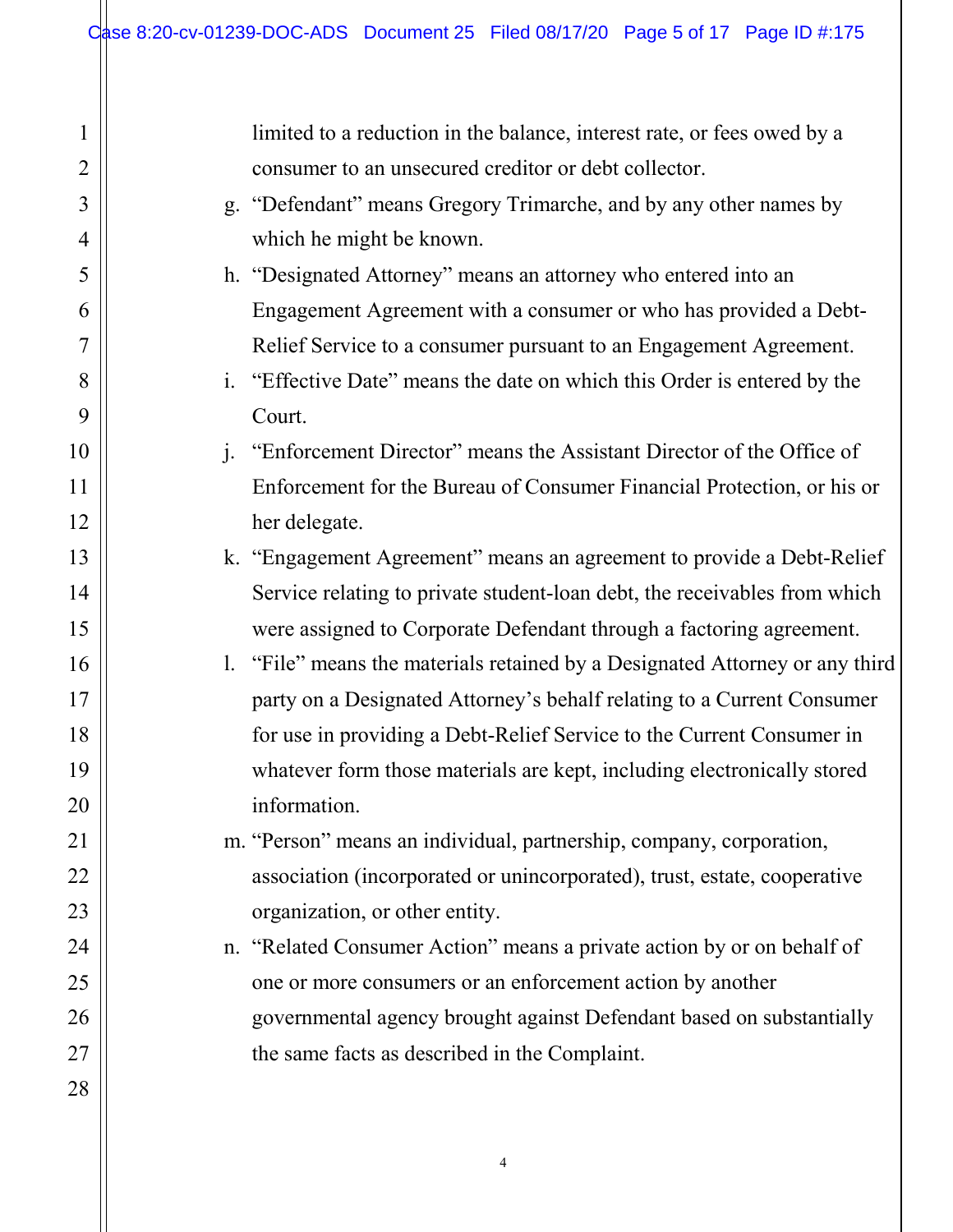|                | Case 8:20-cv-01239-DOC-ADS Document 25 Filed 08/17/20 Page 6 of 17 Page ID #:176  |
|----------------|-----------------------------------------------------------------------------------|
| 1              | o. "Settling Attorneys" means Designated Attorneys against whom                   |
| $\overline{2}$ | Stipulated Judgments have been entered in this action.                            |
| 3              | p. "Telemarketing" means a plan, program, or campaign which is conducted          |
| 4              | to induce the purchase of goods or services or a charitable contribution,         |
| 5              | by use of one or more telephones and which involves more than one                 |
| 6              | interstate phone call.                                                            |
| 7              | <b>CONDUCT PROVISIONS</b>                                                         |
| 8              | <b>BAN ON DEBT-RELIEF PRODUCTS AND SERVICES</b><br>Ш.                             |
| 9              | IT IS ORDERED that:                                                               |
| 10             | 8.<br>Defendant, whether acting directly or indirectly, is permanently restrained |
| 11             | and enjoined from:                                                                |
| 12             | a. Advertising, marketing, promoting, offering for sale, selling, or providing    |
| 13             | any Debt-Relief Service;                                                          |
| 14             | b. Assisting Others in advertising, marketing, promoting, offering for sale,      |
| 15             | selling, or providing any Debt-Relief Service; or                                 |
| 16             | c. Receiving any remuneration or other consideration from, holding any            |
| 17             | ownership interest in, providing services to, or working in any capacity          |
| 18             | for any Person that is engaged in advertising, marketing, promoting,              |
| 19             | offering for sale, selling, or providing any Debt-Relief Service.                 |
| 20             | Nothing in this Order shall be read as an exception to this Paragraph.            |
| 21             | <b>BAN ON TELEMARKETING</b><br>IV.                                                |
| 22             | IT IS FURTHER ORDERED that:                                                       |
| 23             | Defendant, whether acting directly or indirectly, is permanently restrained<br>9. |
| 24             | and enjoined from:                                                                |
| 25             | Telemarketing any Consumer Financial Product or Service;<br>a.                    |
| 26             | b. Assisting Others in Telemarketing any Consumer Financial Product or            |
| 27             | Service; or                                                                       |
| 28             |                                                                                   |
|                |                                                                                   |
|                |                                                                                   |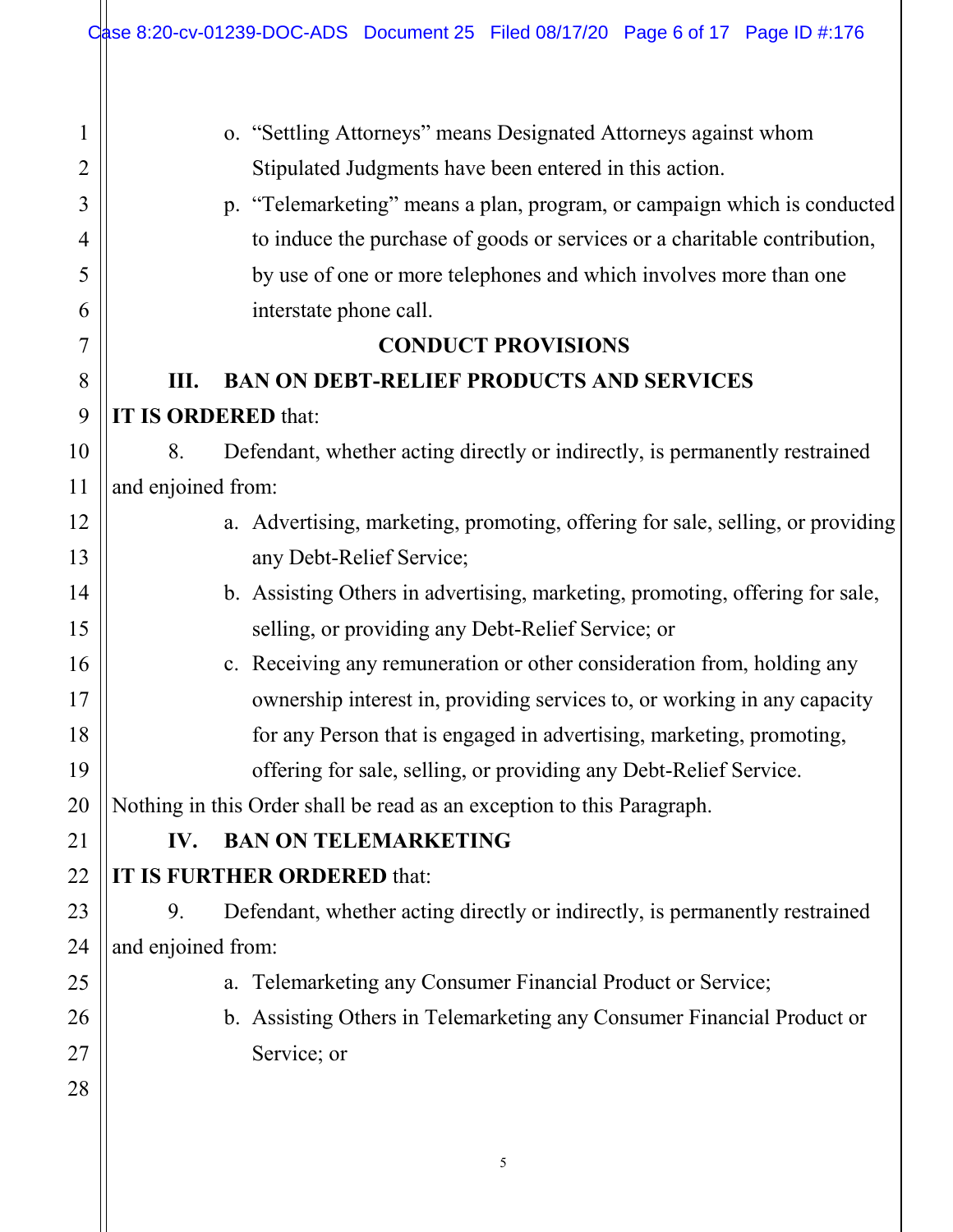c. Receiving any remuneration or other consideration from, holding any ownership interest in, providing services to, or working in any capacity for any Person that is engaged in Telemarketing any Consumer Financial Product or Service.

Nothing in this Order shall be read as an exception to this Paragraph.

## **V. INJUNCTION CONCERNING COLLECTING PAYMENTS FROM AND PROVIDING ASSISTANCE FOR AFFECTED CONSUMERS IT IS FURTHER ORDERED** that:

10. As of the Effective Date, Defendant, and his agents, servants, employees, and attorneys, and all other persons in active concert or participation with any of them, who receive actual notice of this Order, whether acting directly or indirectly, are permanently restrained and enjoined from charging fees to Affected Consumers or collecting, attempting to collect, or selling, assigning, or otherwise transferring any right to collect payment from any Affected Consumer.

- 11. Defendant must provide any assistance needed by the Settling Attorneys to: a. cease charging fees to, or collecting payments from, Current Consumers;
	- b. provide refunds to Current Consumers who were charged after the Effective Date;
	- c. send notices to Current Consumers; and
	- d. provide Current Consumers free access to their Files.

# **VI. PROHIBITED USE OF CONSUMER INFORMATION**

## **IT IS FURTHER ORDERED** that:

12. Defendant, and his agents, servants, employees, and attorneys, who receive actual notice of this Order, whether acting directly or indirectly, may not disclose, use, or benefit from, consumer information, including the name, address, telephone number, email address, social security number, other identifying information, or any data that enables access to a consumer's account (including a credit card, bank account, or other financial account) of any person that Defendant obtained prior to the Effective Date in

1

2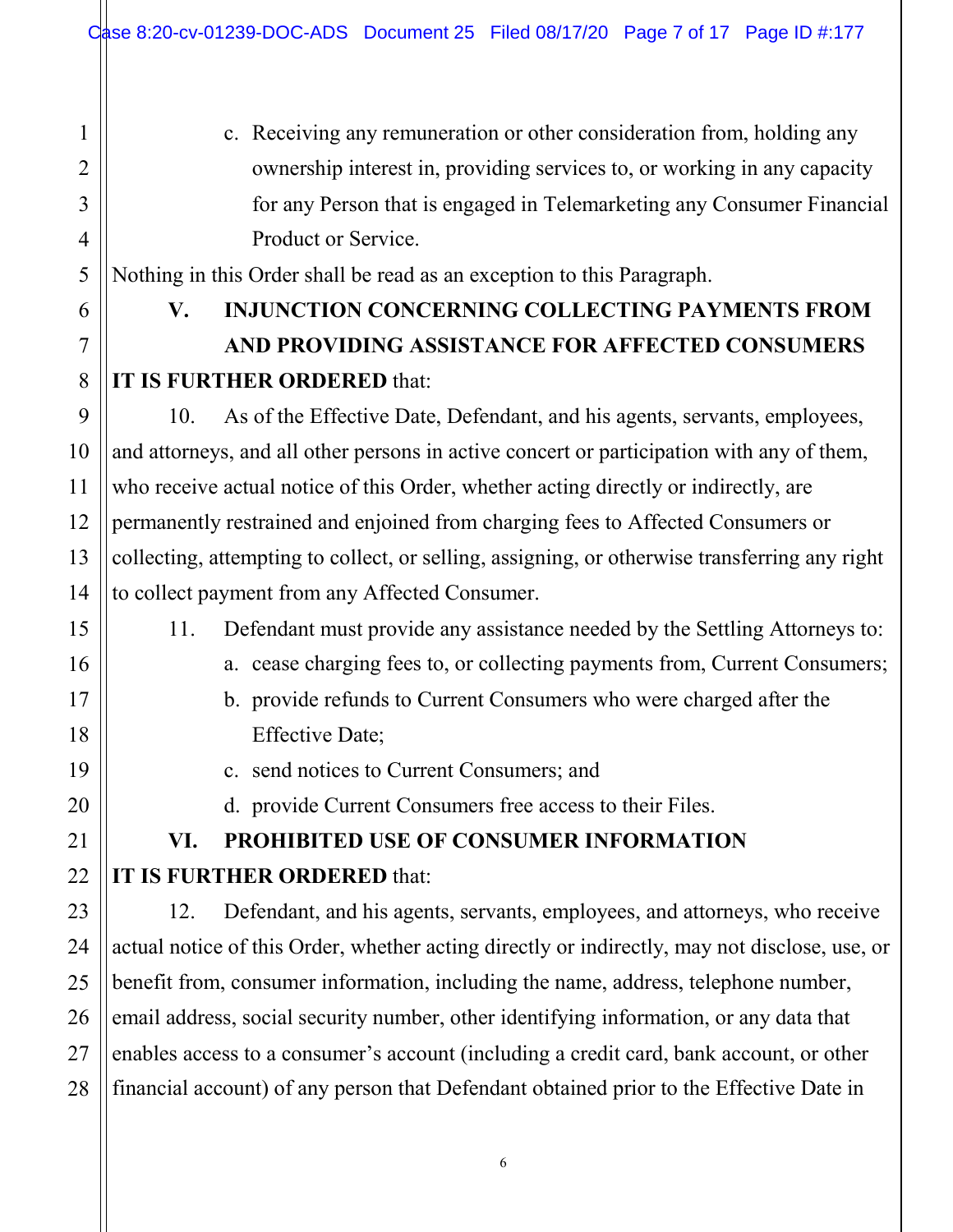connection with the advertising, marketing, promotion, offering for sale, sale, or providing of any Debt-Relief Service*.* However, consumer information may be disclosed if requested by a government agency or required by law, regulation, or court order.

#### **MONETARY PROVISIONS**

## **VII. ORDER TO PAY REDRESS**

## **IT IS FURTHER ORDERED** that:

13. A judgment for monetary relief is entered in favor of the Bureau and against Defendant in the amount of \$11.8 million for the purpose of providing redress to Affected Consumers; however, full payment of this judgment will be suspended upon satisfaction of the obligations in Paragraph 14 of this Section and Paragraphs 28 through 32 and 34 of Section X and subject to Section VIII of this Order.

14. Within 10 days of the Effective Date, Defendant must pay to the Bureau, by wire transfer to the Bureau or to the Bureau's agent, and according to the Bureau's wiring instructions, \$25,000 in partial satisfaction of the judgment as ordered in Paragraph 13 of this Section.

15. With regard to any redress that Defendant pays pursuant to Paragraph 14, if Defendant receives, directly or indirectly, any reimbursement or indemnification from any source, including but not limited to payment made under any insurance policy, or if Defendant secures a tax deduction or tax credit with regard to any federal, state, or local tax, Defendant must: (a) immediately notify the Enforcement Director in writing, and (b) within 10 days of receiving the funds or monetary benefit, Defendant must transfer to the Bureau the full amount of such funds or monetary benefit (Additional Payment) to the Bureau or to the Bureau's agent according to the Bureau's wiring instructions. After the Bureau receives the Additional Payment, the amount of the suspended judgment referenced in Paragraph 13 will be reduced by the amount of the Additional Payment and the Additional Payment will be applied toward satisfaction of the monetary judgment entered in Paragraph 13.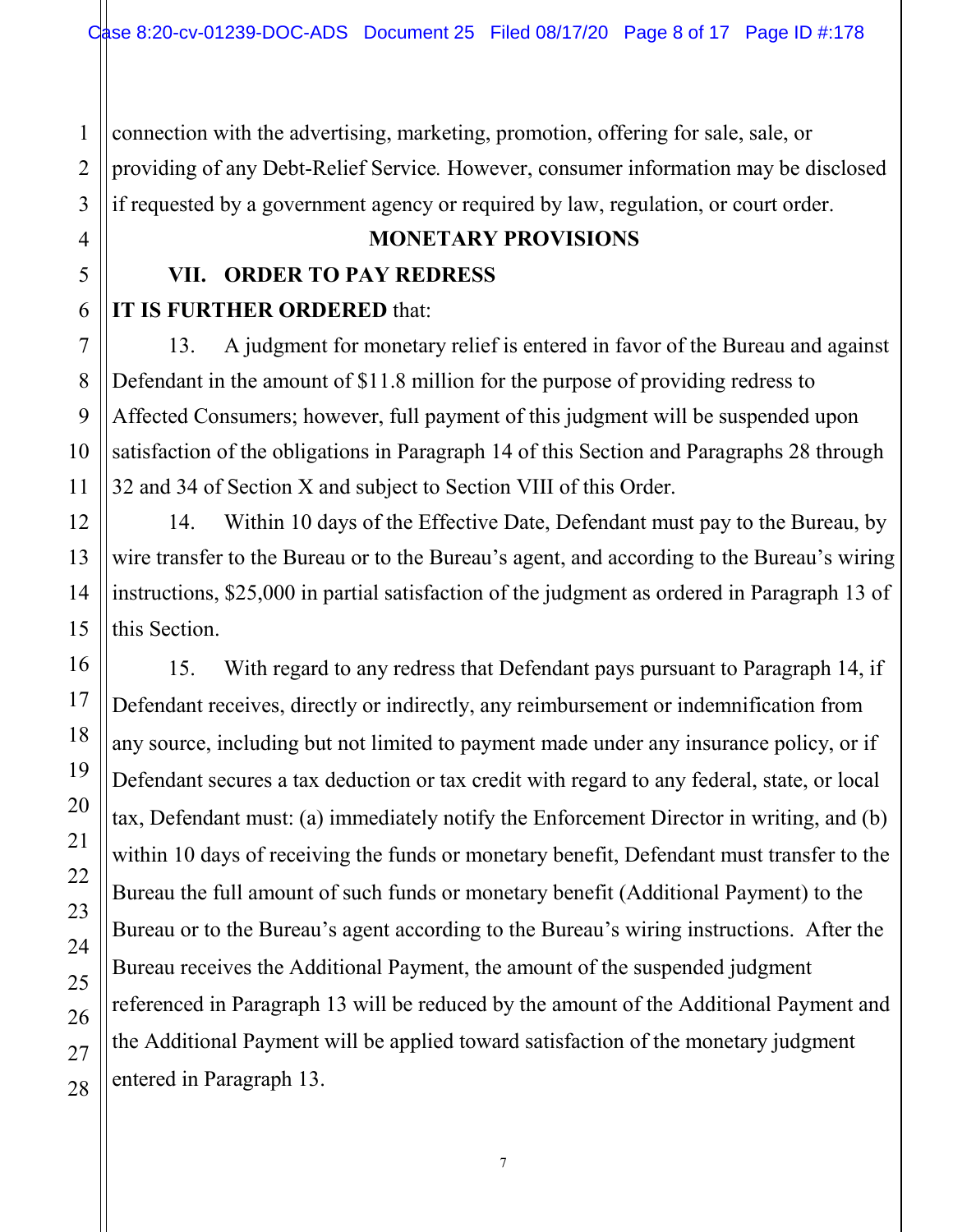16. Any funds received by the Bureau in satisfaction of this judgment will be deposited into a fund or funds administered by the Bureau or to the Bureau's agent according to applicable statutes and regulations to be used for redress for injured consumers, including, but not limited to, refund of moneys, restitution, damages, or other monetary relief, and for any attendant expenses for the administration of any such redress.

17. If the Bureau determines, in its sole discretion, that redress to consumers is wholly or partially impracticable or if funds remain after the administration of redress is completed, the Bureau shall deposit the remaining funds in the U.S. Treasury as disgorgement. Defendant will have no right to challenge the Bureau's choice of remedies under this Section, and will have no right to contest any actions that the Bureau or its representatives may take under this paragraph.

18. Payment of redress to any Affected Consumer under this Order may not be conditioned on that Affected Consumer waiving any right.

# **VIII. EFFECT OF MISREPRESENTATION OR OMISSION REGARDING FINANCIAL CONDITION**

### **IT IS FURTHER ORDERED** that:

19. The suspension of the monetary judgment entered in Section VII of this Order is expressly premised on the truthfulness, accuracy, and completeness of Defendant's financial statements and supporting documents submitted to the Bureau on or about June 10, 2020 which Defendant asserts are truthful, accurate, and complete, and which include:

- a. Financial Statement of Defendant, including the attachments, signed on June 10, 2020 and submitted to the Bureau on or about June 10, 2020.
- b. 2018 federal tax returns for Defendant, submitted to the Bureau on or about June 10, 2020.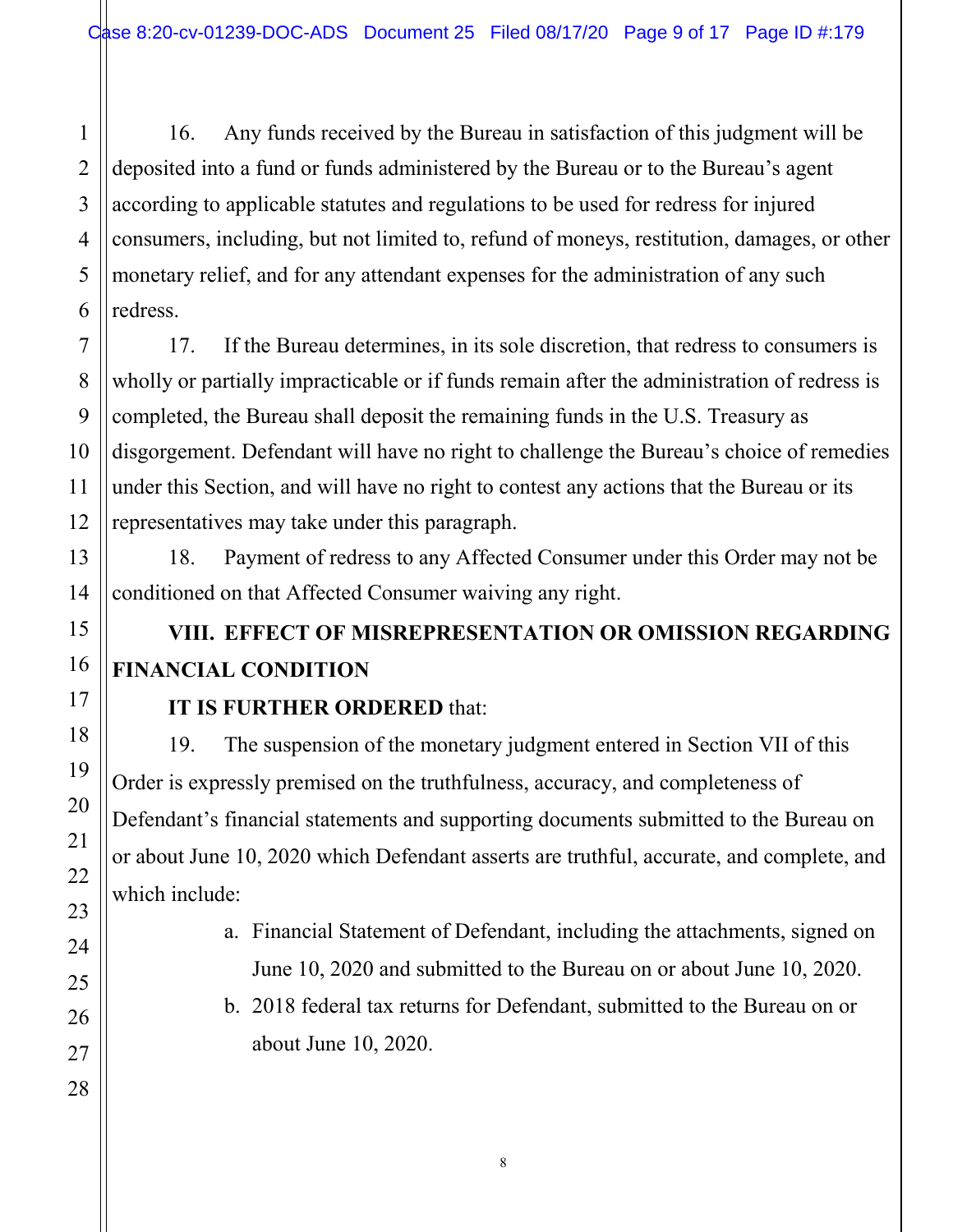20. If upon motion by the Bureau, the Court determines that Defendant has failed to disclose any material asset or that any of his financial statements or oral testimony contain any material misrepresentation or omission, including materially misstating the value of any asset, the Court shall terminate the suspension of the monetary judgment entered in Section VII and without further adjudication, shall reinstate the judgment entered in Section VII of this Order and the full judgment of \$11.8 million shall be immediately due and payable, less any amounts paid to the Bureau under Section VII of this Order.

21. If the Court terminates the suspension of the monetary judgment under this Section, the Bureau will be entitled to interest on the judgment, computed from the date of entry of this Order, at the rate prescribed by 28 U.S.C. § 1961, as amended, on any outstanding amounts not paid.

22. Provided, however, that in all other respects this Order shall remain in full force and effect unless otherwise ordered by the Court; and, provided further, that proceedings instituted under this provision would be in addition to, and not in lieu of any other civil or criminal remedies as may be provided by law, including any other proceedings that the Bureau may initiate to enforce this Order.

### **IX. ORDER TO PAY CIVIL MONEY PENALTIES**

## **IT IS FURTHER ORDERED** that:

23. Under Section 1055(c) of the CFPA, 12 U.S.C. § 5565(c), by reason of the violations of law alleged in the Complaint, and taking into account the factors in 12 U.S.C. § 5565(c)(3), Defendant must pay a civil money penalty of \$1 to the Bureau. This amount is based on Defendant's limited ability to pay as attested to in his financial statements listed in Section VIII above.

24. Within 10 days of the Effective Date, Defendant must pay the civil money penalty by wire transfer to the Bureau or to the Bureau's agent in compliance with the Bureau's wiring instructions.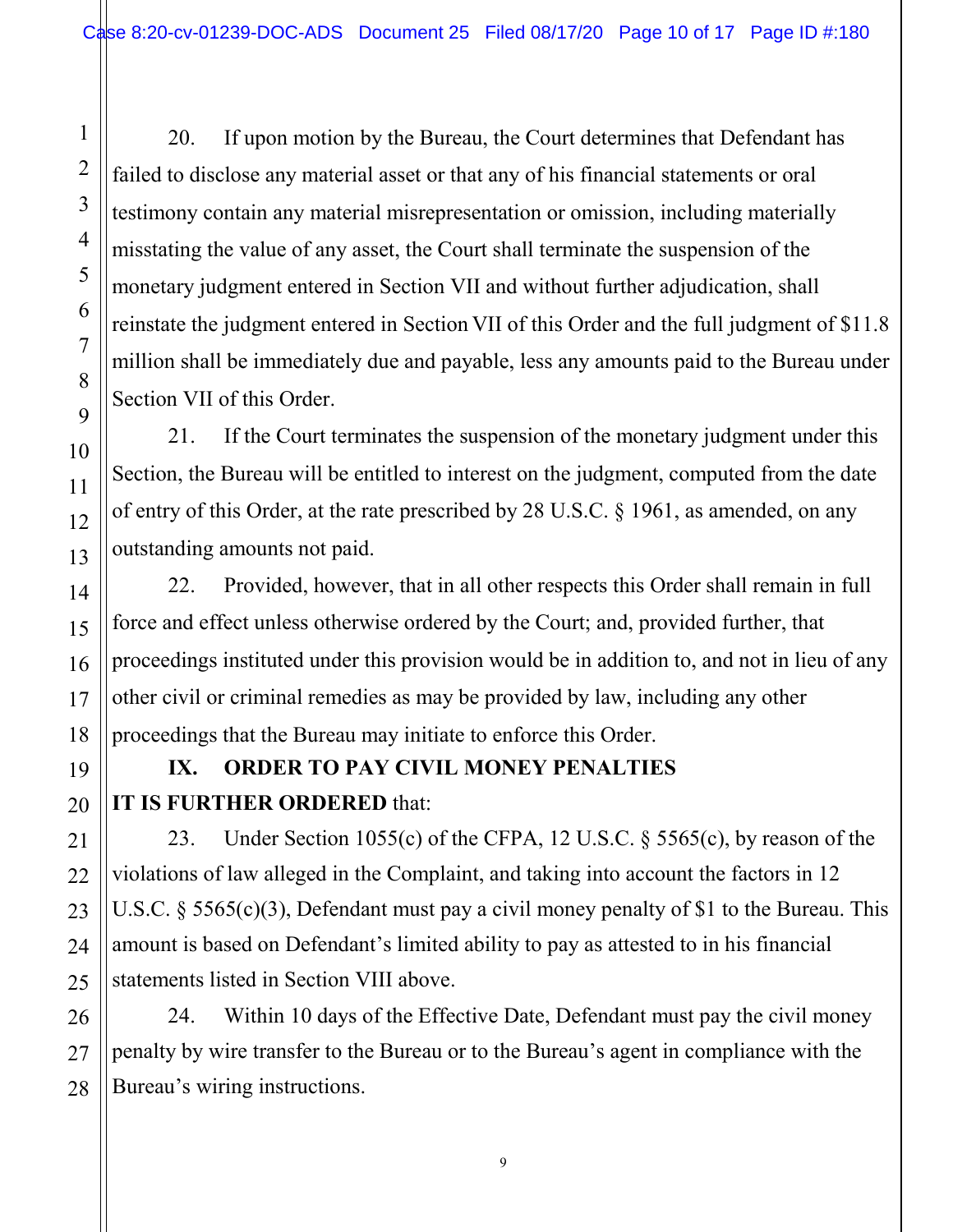Case 8:20-cv-01239-DOC-ADS Document 25 Filed 08/17/20 Page 11 of 17 Page ID #:181

1 2 3 25. The civil money penalty paid under this Order will be deposited in the Civil Penalty Fund of the Bureau as required by Section 1017(d) of the CFPA, 12 U.S.C.  $§$  5497(d).

26. Defendant must treat the civil money penalty paid under this Order as a penalty paid to the government for all purposes. Regardless of how the Bureau ultimately uses those funds, Defendant may not:

> a. Claim, assert, or apply for a tax deduction, tax credit, or any other tax benefit for any civil money penalty paid under this Order; or

b. Seek or accept, directly or indirectly, reimbursement or indemnification from any source, including, but not limited to payment made under any insurance policy, with regard to any civil money penalty paid under this Order.

27. Defendant agrees that the civil penalty imposed by the Order represents a civil penalty owed to the United States Government, is not compensation for actual pecuniary loss, and thus, as to Defendant, it is not subject to discharge under the Bankruptcy Code, 11 U.S.C. § 523(a)(7).

## **X. ADDITIONAL MONETARY PROVISIONS IT IS FURTHER ORDERED** that:

28. In the event of any default on Defendant's obligations to make payment under this Order, interest, computed under 28 U.S.C. § 1961, as amended, will accrue on any outstanding payments not paid from the date of default to the date of payment, and will immediately become due and payable.

29. Defendant relinquishes all dominion, control, and title to the funds paid under this Order to the fullest extent permitted by law and no part of the funds may be returned to Defendant.

30. The facts alleged in the Complaint will be taken as true and be given collateral estoppel effect, without further proof, in any proceeding based on the entry of the Order, or in any subsequent civil litigation by or on behalf of the Bureau, including in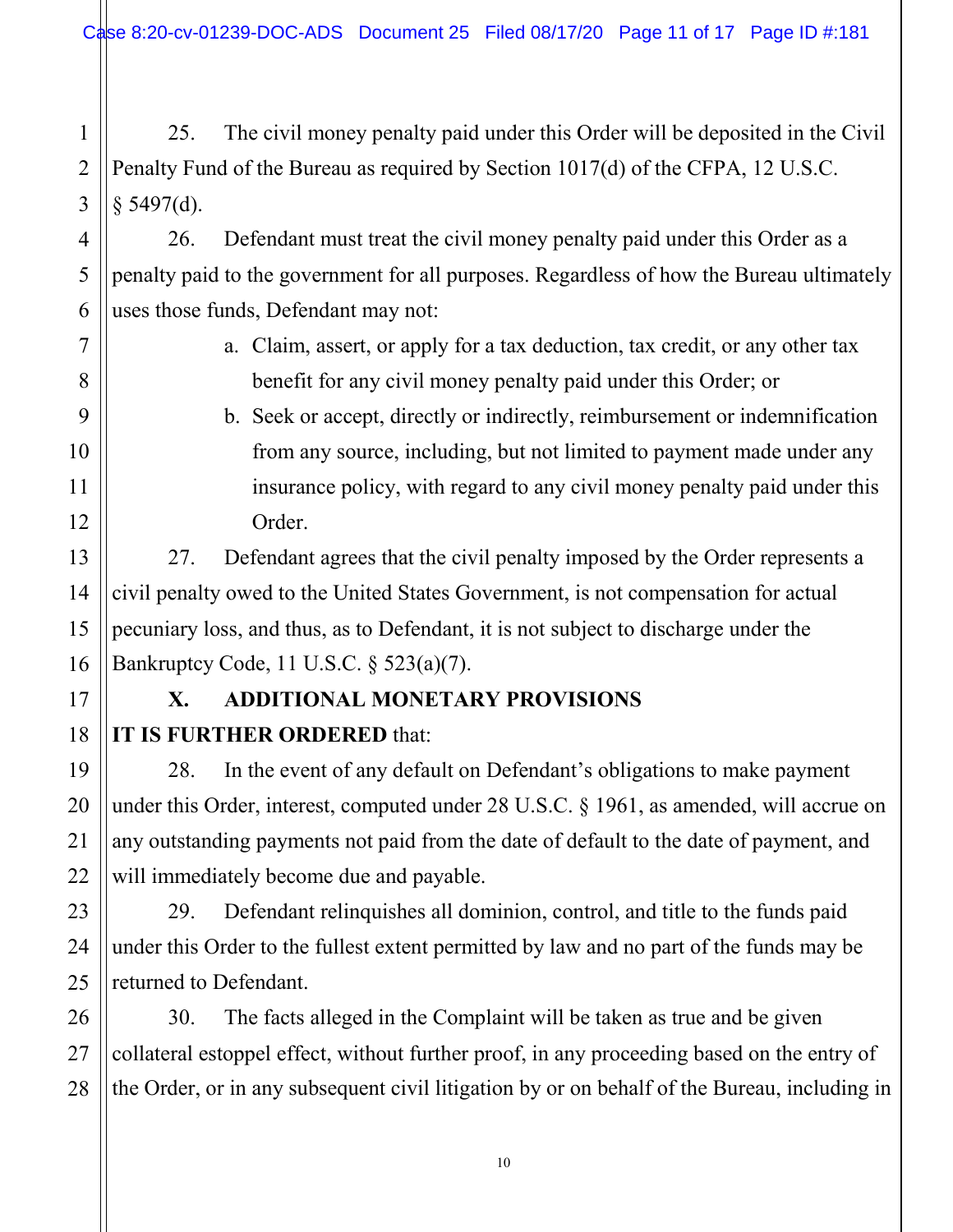1 2 a proceeding to enforce its rights to any payment or monetary judgment under this Order, such as a nondischargeability complaint in any bankruptcy case.

31. The facts alleged in the Complaint establish all elements necessary to sustain an action by the Bureau under Section 523(a)(2)(A) of the Bankruptcy Code, 11 U.S.C. § 523(a)(2)(A), and for such purposes this Order will have collateral estoppel effect against Defendant, even in Defendant's capacity as debtor-in-possession.

32. Under 31 U.S.C. § 7701, Defendant, unless he has already done so, must furnish to the Bureau his taxpayer identification numbers, which may be used for purposes of collecting and reporting on any delinquent amount arising out of this Order.

33. Within 30 days of the entry of a final judgment, consent order, or settlement in a Related Consumer Action, Defendant must notify the Enforcement Director of the final judgment, consent order, or settlement in writing. That notification must indicate the amount of redress, if any, that Defendant paid or is required to pay to consumers and describe the consumers or classes of consumers to whom that redress has been or will be paid. To preserve the deterrent effect of the civil money penalty in any Related Consumer Action, Defendant may not argue that Defendant is entitled to, nor may Defendant benefit by, any offset or reduction of any monetary remedies imposed in the Related Consumer Action because of the civil money penalty paid in this action or because of any payment that the Bureau makes from the Civil Penalty Fund. If the court in any Related Consumer Action offsets or otherwise reduces the amount of compensatory monetary remedies imposed against Defendant based on the civil money penalty paid in this action or based on any payment that the Bureau makes from the Civil Penalty Fund, Defendant must, within 30 days after entry of a final order granting such offset or reduction, notify the Bureau and pay the amount of the offset or reduction to the U.S. Treasury. Such a payment will not be considered an additional civil money penalty and will not change the amount of the civil money penalty imposed in this action.

34. Upon written request, any consumer reporting agency must furnish consumer reports to the Bureau concerning Defendant under Section 604(a)(1) of the Fair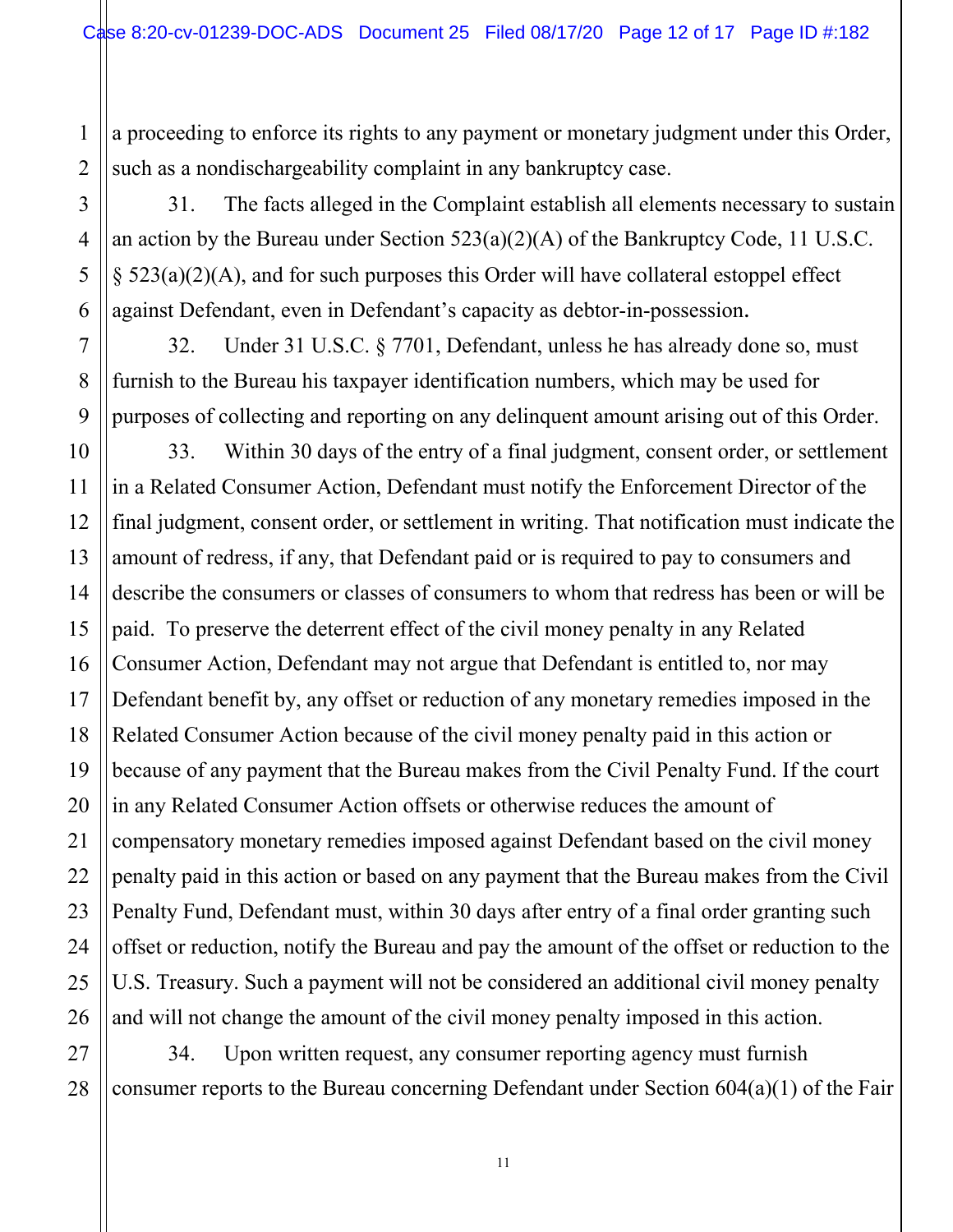Credit Reporting Act, 15 U.S.C.§ 168l b(a)(1), which may be used for purposes of collecting and reporting on any delinquent amount arising out of this Order.

#### **COMPLIANCE PROVISIONS**

## **XI. REPORTING REQUIREMENTS**

### **IT IS FURTHER ORDERED** that:

35. Defendant must notify the Bureau of any development that may affect compliance obligations arising under this Order, including, but not limited to, the filing of any bankruptcy or insolvency proceeding by or against Defendant; or a change in Defendant's name or address. Defendant must provide this notice, if practicable, at least 30 days before the development, but in any case no later than 14 days after the development.

36. Within 7 days of the Effective Date, Defendant must:

- a. Designate at least one telephone number and email, physical and postal address as points of contact, which the Bureau may use to communicate with Defendant;
- b. Identify all businesses for which Defendant is the majority owner, or that Defendant directly or indirectly controls, by all of their names, telephone numbers, and physical, postal, email and Internet addresses;
- c. Describe the activities of each such business, including the products and services offered, and the means of advertising, marketing, and sales;
- d. Identify Defendant's telephone numbers and email, Internet, physical and postal addresses, including all residences; and

e. Describe in detail Defendant's involvement in any business for which he performs services in any capacity or which he wholly or partially owns, including his title, role, responsibilities, participation, authority, control, and ownership.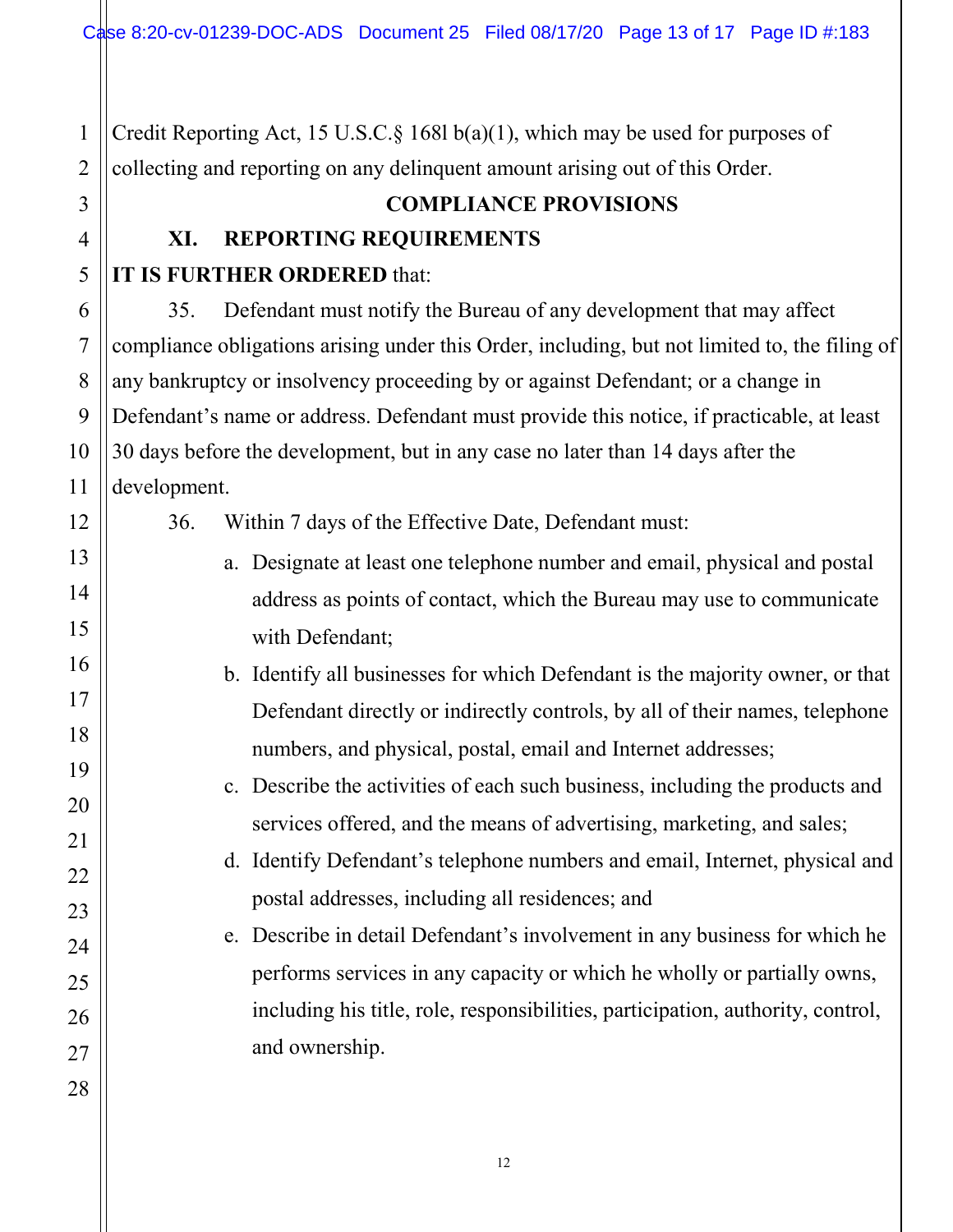37. Defendant must report any change in the information required to be submitted under Paragraph 36 at least 30 days before the change or as soon as practicable after learning about the change, whichever is sooner.

38. Within 90 days of the Effective Date, and again one year after the Effective Date, Defendant must submit to the Enforcement Director an accurate written compliance progress report sworn under penalty of perjury (Compliance Report), which, at a minimum:

> a. Lists each applicable paragraph and subparagraph of the Order and describes in detail the manner and form in which Defendant has complied with each such paragraph and subparagraph of this Order; and

## b. Attaches a copy of each Order Acknowledgment obtained under Section XII, unless previously submitted to the Bureau.

After the one-year period, Defendant must submit to the Enforcement Director additional Compliance Reports within 14 days of receiving a written request from the Bureau.

## **XII. ORDER DISTRIBUTION AND ACKNOWLEDGEMENT IT IS FURTHER ORDERED** that:

39. Within 7 days of the Effective Date, Defendant must submit to the Enforcement Director an acknowledgment of receipt of this Order, sworn under penalty of perjury.

40. Within 30 days of the Effective Date, Defendant, for any business for which he is majority owner or which he directly or indirectly controls, must deliver a copy of this Order to each of its board members and executive officers, as well as to any managers, employees, service providers, or other agents and representatives who have responsibilities related to the subject matter of the Order.

41. For 5 years from the Effective Date, Defendant, for any business for which he is the majority owner or which he directly or indirectly controls, must deliver a copy of this Order to any business entity resulting from any change in structure referred to in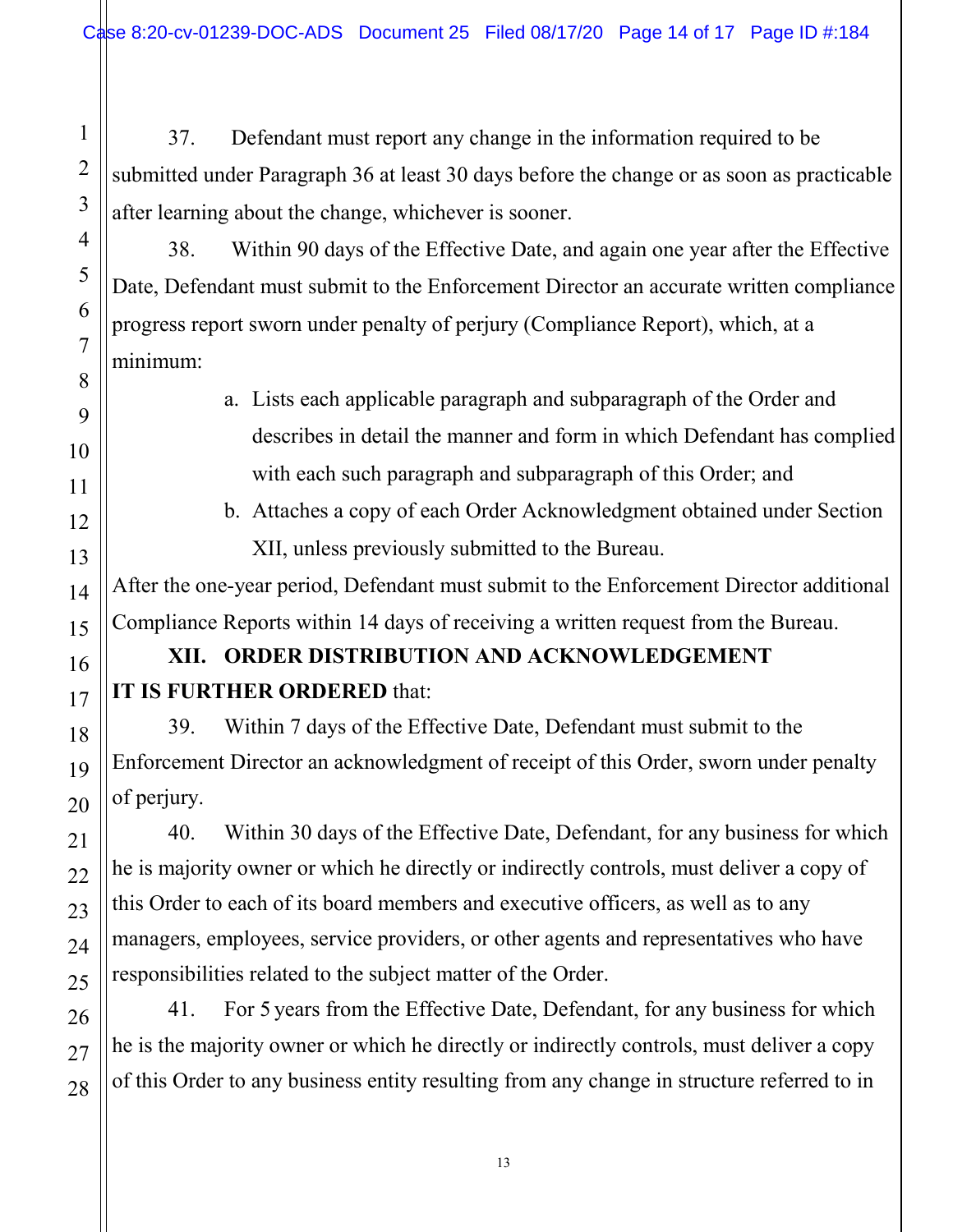1 Section XI, any future board members and executive officers, before they assume their responsibilities.

42. Defendant must secure a signed and dated statement acknowledging receipt of a copy of this Order, ensuring that any electronic signatures comply with all the requirements of the E-Sign Act, 15 U.S.C. § 7001 *et seq*., within 30 days of delivery, from all persons receiving a copy of this Order under this Section.

### **XIII. RECORDKEEPING**

### **IT IS FURTHER ORDERED** that:

43. Defendant must create, for at least 10 years from the Effective Date, all documents and records necessary to demonstrate full compliance with each provision of this Order, including all submissions to the Bureau. Defendant must retain these documents for at least 10 years after creation and make them available to the Bureau upon the Bureau's request.

44. Defendant must maintain, for at least 5 years from the Effective Date or 5 years after creation, whichever is longer:

> a. Financial records, including, but not limited to, individual and corporate tax returns, credit reports, any and all documentation required to complete the Bureau's individual and corporate financial disclosure forms, and accounting records showing gross and net revenues, all costs incurred in generating revenues, and the resulting net profit or loss;

b. For any Affected Consumer, records showing the person's name, email and postal address, telephone number, dates and dollar amounts of payments made, and the quantity and description of goods and services purchased; and

c. All consumer complaints and refund requests (whether received directly or indirectly, such as through a third party), and any response to those complaints or requests.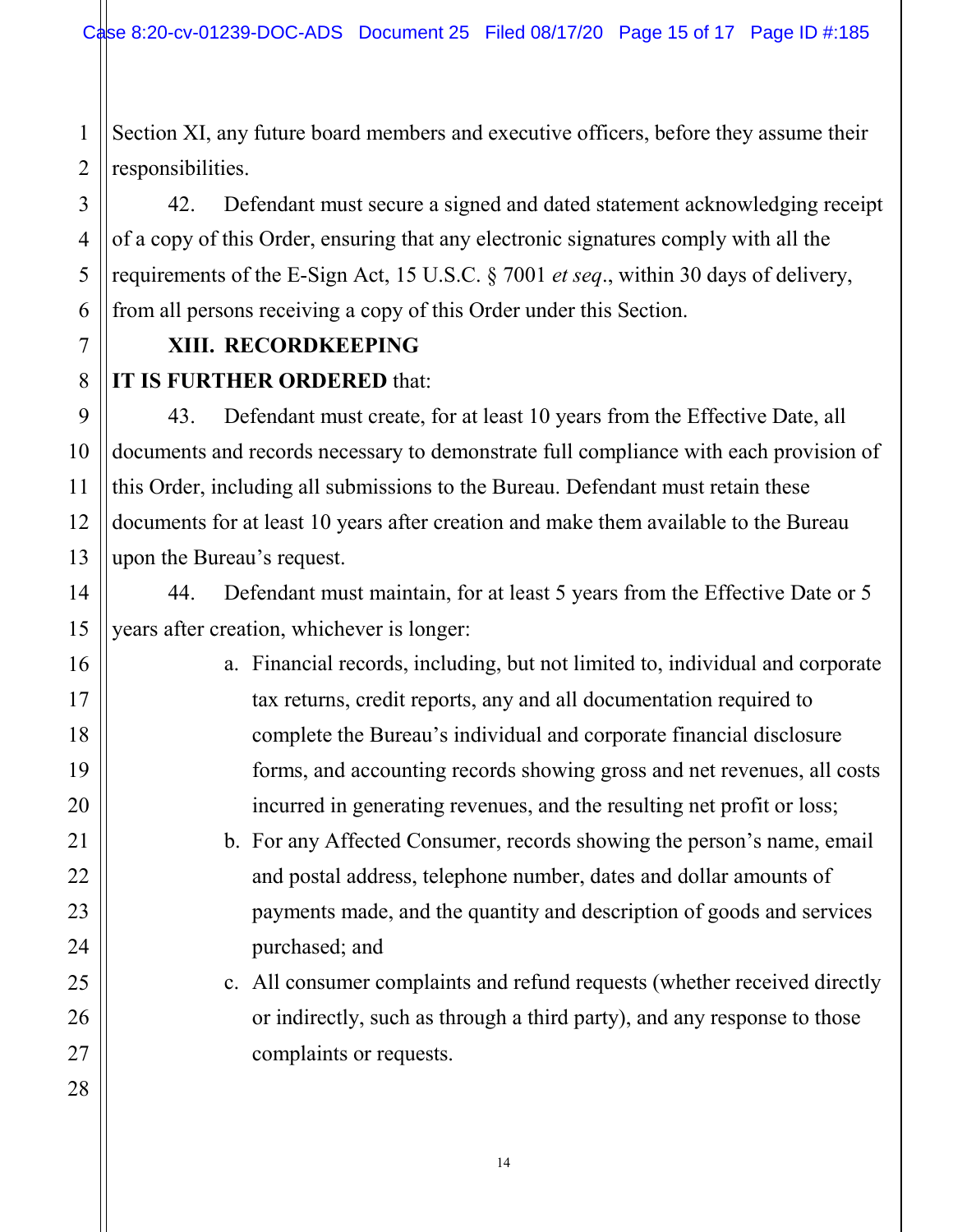2 45. Defendant must make the documents identified in Paragraph 44 available to the Bureau upon the Bureau's request.

#### **XIV. NOTICES**

#### **IT IS FURTHER ORDERED** that:

46. Unless otherwise directed in writing by the Bureau, Defendant must provide all submissions, requests, communications, or other documents relating to this Order in writing, with the subject line, "*CFPB v. GST Factoring, Inc., et.al.*, Case No8:20-cv-01239" and send them by overnight courier or first-class mail to the below address and contemporaneously by email to Enforcement Compliance@cfpb.gov:

> Assistant Director for Enforcement Bureau of Consumer Financial Protection ATTENTION: Office of Enforcement 1700 G Street, N.W. Washington, DC 20552

### **XV. COOPERATION WITH THE BUREAU**

## **IT IS FURTHER ORDERED** that:

47. Defendant must cooperate fully to help the Bureau determine the identity and location of, and the amount of injury sustained by, each Affected Consumer. Defendant must provide such information in his or his agents' possession or control within 14 days of receiving a written request from the Bureau.

48. Defendant must cooperate fully with the Bureau in this matter and in any investigation or litigation related to or associated with the conduct described in the Complaint, including, but not limited to, providing information, documents, and testimony. Defendant must provide truthful and complete information, evidence, and testimony. Defendant must appear or cause employees or agents to appear, for interviews, discovery, hearings, trials, and any other proceedings that the Bureau may reasonably request upon 10 days written notice, or other reasonable notice, at such places and times as the Bureau may designate, without the service of compulsory process.